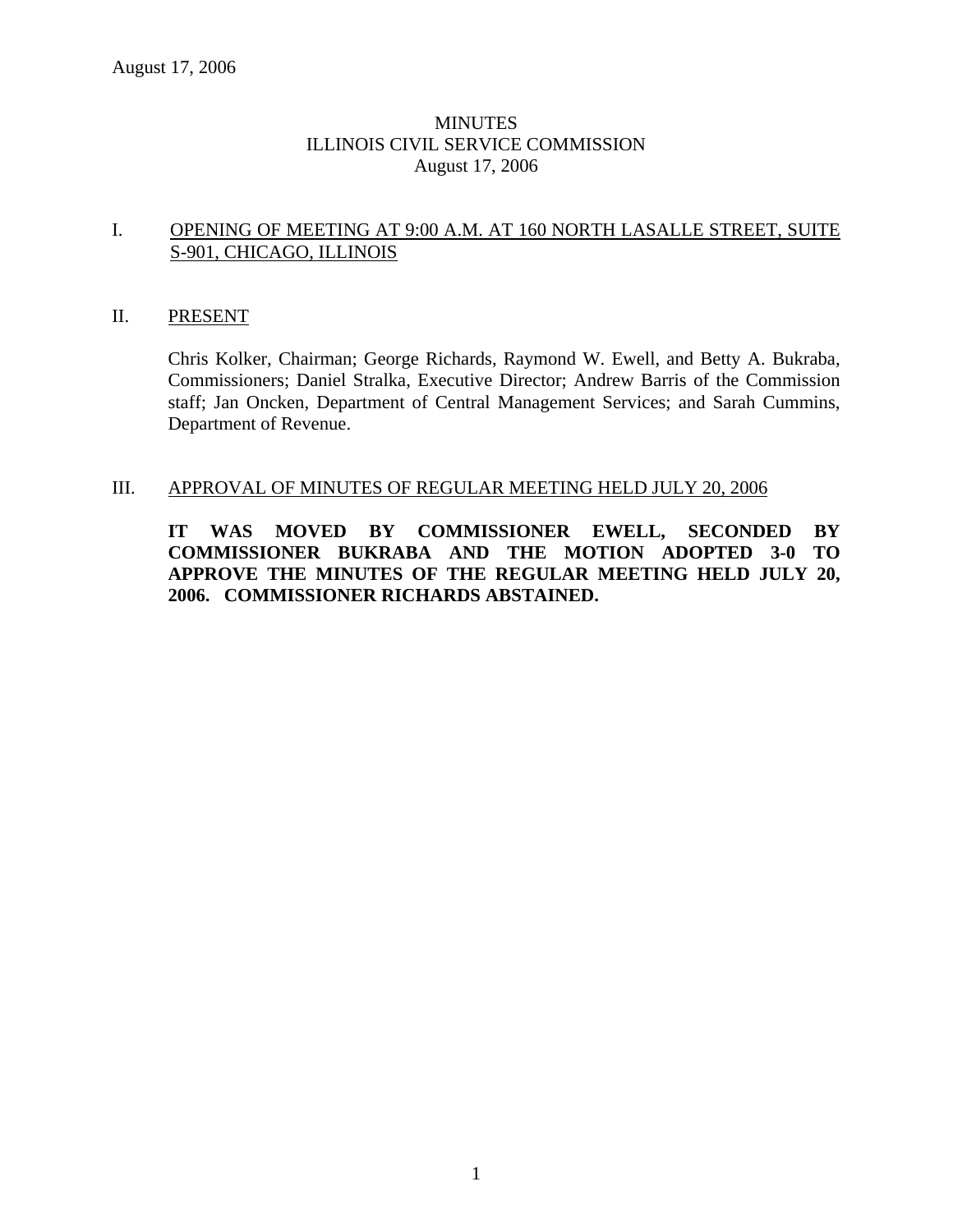# IV. EXEMPTIONS UNDER SECTION 4d(3) OF THE PERSONNEL CODE

# **A. Report on Exempt Positions**

| <u>Agency</u>                           | Total<br><b>Employees</b> | No. of Exempt<br>Positions |
|-----------------------------------------|---------------------------|----------------------------|
|                                         |                           |                            |
|                                         |                           |                            |
|                                         |                           |                            |
|                                         |                           |                            |
| Central Management Services  1,672 112  |                           |                            |
|                                         |                           |                            |
|                                         |                           |                            |
|                                         |                           |                            |
|                                         |                           |                            |
|                                         |                           |                            |
|                                         |                           |                            |
|                                         |                           |                            |
|                                         |                           |                            |
|                                         |                           |                            |
|                                         |                           |                            |
|                                         |                           |                            |
| Environmental Protect. Agency  1,072 17 |                           |                            |
|                                         |                           |                            |
|                                         |                           |                            |
|                                         |                           |                            |
|                                         |                           |                            |
|                                         |                           |                            |
|                                         |                           |                            |
|                                         |                           |                            |
|                                         |                           |                            |
|                                         |                           |                            |
|                                         |                           |                            |
|                                         |                           |                            |
|                                         |                           |                            |
|                                         |                           |                            |
|                                         |                           |                            |
|                                         |                           |                            |
|                                         |                           |                            |
|                                         |                           |                            |
|                                         |                           |                            |
|                                         |                           |                            |
|                                         |                           |                            |
|                                         |                           |                            |
|                                         |                           |                            |
|                                         |                           |                            |
|                                         |                           |                            |
|                                         |                           |                            |
|                                         |                           |                            |
|                                         |                           |                            |
|                                         |                           |                            |
|                                         |                           |                            |
|                                         |                           |                            |
|                                         |                           |                            |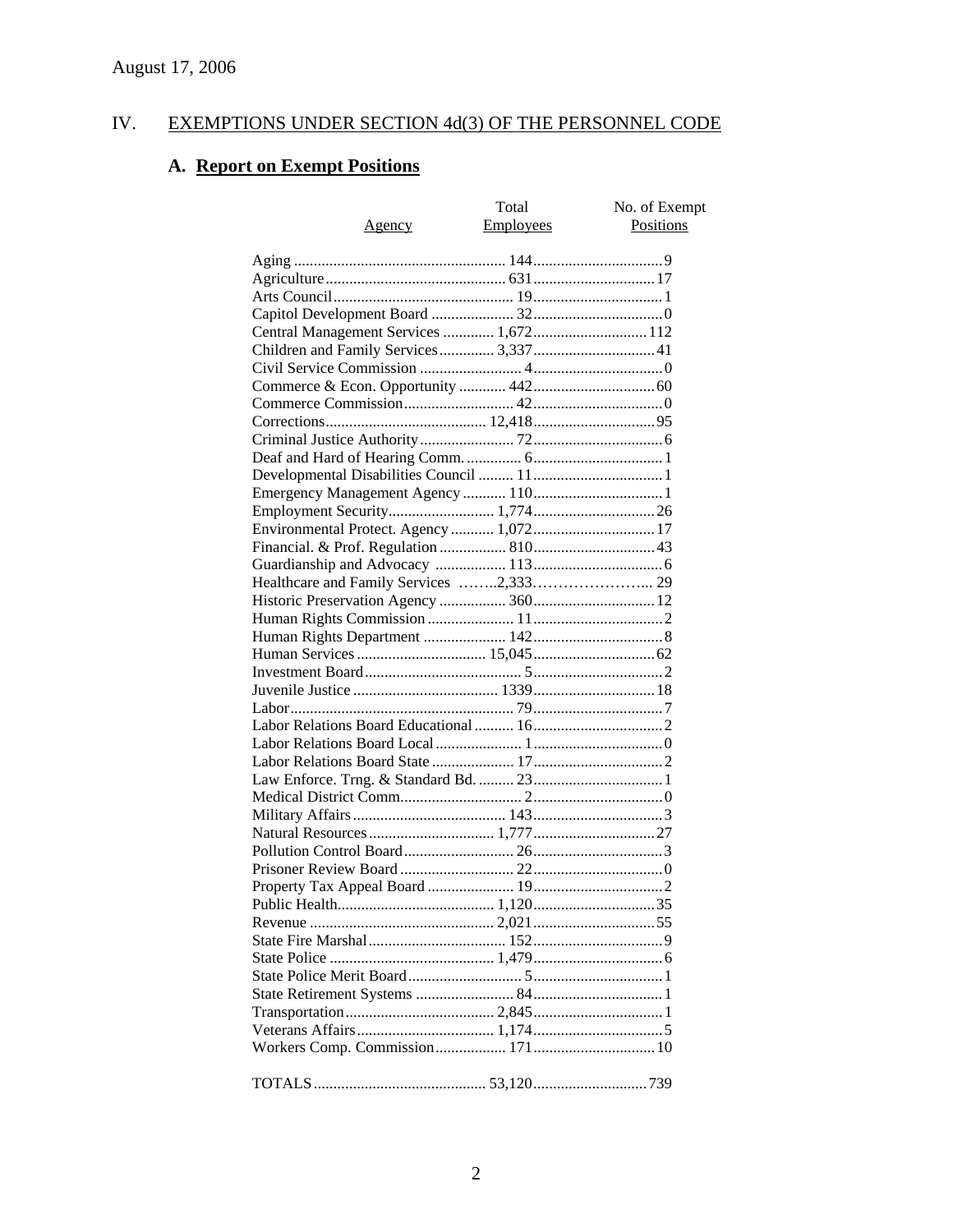# **B. Governing Rule - Jurisdiction B Exemptions**

- a) Before a position shall qualify for exemption from Jurisdiction B under Section 4d(3) of the Personnel Code, the position shall be directly responsible to:
	- 1. The Governor, or
	- 2. A departmental director or assistant director appointed by the Governor, or
	- 3. A board or commission appointed by the Governor, or
	- 4. The head of an agency created by Executive Order, or the director or assistant director of an agency carrying out statutory powers, whose offices are created by the Governor subject to legislative veto under Article V, Section 11, of the Constitution of 1970, which agency head, director, or assistant director may themselves be subject to exemption under Section 4d(3), or
	- 5. In an agency having a statutory assistant director, a deputy director exercising full line authority under the director for all operating entities of the agency, provided the statutory role of assistant director is vacant or is assigned clearly distinct and separate duties from the deputy director and as a colleague to him, or
	- 6. A line position organizationally located between the director and/or assistant director and a subordinate statutorily exempt position(s), provided the position proposed for exemption has line authority over the statutory exempt position(s), or
	- 7. The elected head of an independent agency in the executive, legislative, or judicial branch of government.
- b) If a position meets the above criterion, it must, in addition, be responsible for one or more of the following before it shall be approved as exempt:
	- 1. Directs programs defined by statute and/or departmental, board, or commission policy or possess significant authority when acting in the capacity of a director of programs to bind the agency.
	- 2. Makes decisions in exercising principal responsibility for the determination or execution of policy which fix objectives or state the principles to control action toward operating objectives of one or more divisions, such decisions being subject to review or reversal only by the director, assistant director, board or commission.
	- 3. Participates in the planning and programming of departmental, board, or commission activities, integrating the plans and projections of related divisions, and the scheduling of projected work programs of those agencies.

\* \* \*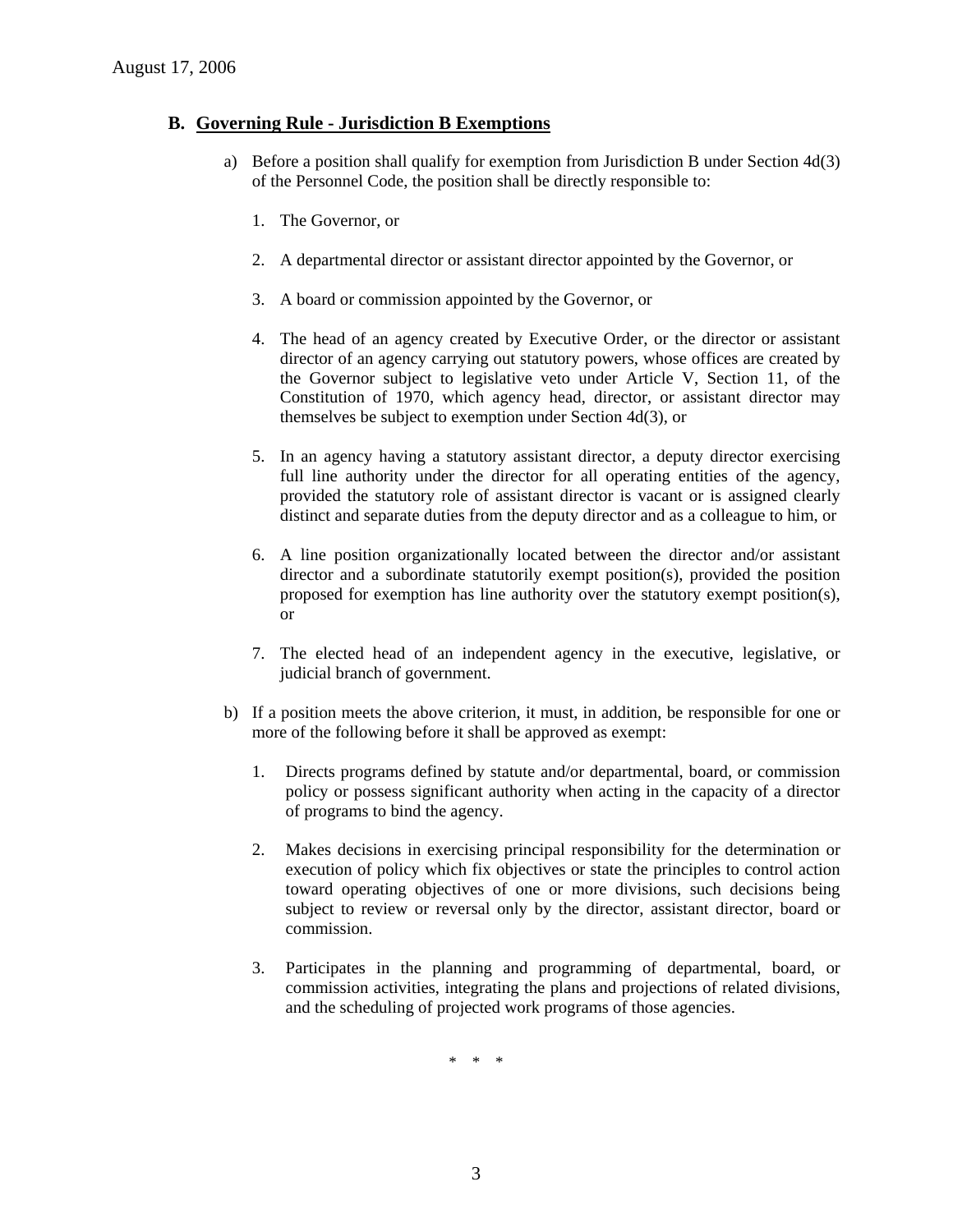# **C. Requests for 4d(3) Exemption**

- With regard to Item C, Commission staff initially recommended against approval of this request. Sarah Cummins, Deputy Director of the Marketing Division for the Lottery, spoke in favor of exemption noting that the position oversees three public relations contracts among other principal policy responsibilities. Due to discrepancies in the position's job description, it was recommended that this request be continued to allow the agency to prepare and submit a new job description.
- With regard to Item D, Commission staff reported that by agreement with the agency it was recommended that this request be continued to allow Commission staff additional time to review the submitted materials.
- With regard to Item E, Commission staff reported that there were initial concerns over potential overlap with several other positions in the Insurance Division. After consulting with agency staff, these issues were resolved and staff recommended approval of this request.
- With regard to Item F, Commission staff reported that the position met the criteria for exemption but there were concerns over some extended vacant principal policy positions within the agency. After consulting with the agency, staff recommended approval of this request.

# **IT WAS MOVED BY CHAIRMAN KOLKER, SECONDED BY COMMISSIONER RICHARDS AND THE MOTION ADOPTED 4-0 TO GRANT AND CONTINUE THE REQUESTS FOR 4D(3) EXEMPTION FOR THE FOLLOWING POSITIONS:**

**The following 4d(3) exemption requests were approved on August 17, 2006:** 

Illinois Department of Financial and Professional Regulation

| <b>Position Number:</b>  | 40070-13-30-310-00-01                              |
|--------------------------|----------------------------------------------------|
| <b>Position Title:</b>   | Senior Public Service Administrator                |
| Bureau/Division:         | Insurance                                          |
| <b>Functional Title:</b> | <b>Deputy Director Consumer Education</b>          |
| Incumbent:               | None                                               |
| Supervisor:              | Chief Deputy Director (reports to Director, who in |
|                          | turn reports to agency Secretary)                  |
| Location:                | <b>Cook County</b>                                 |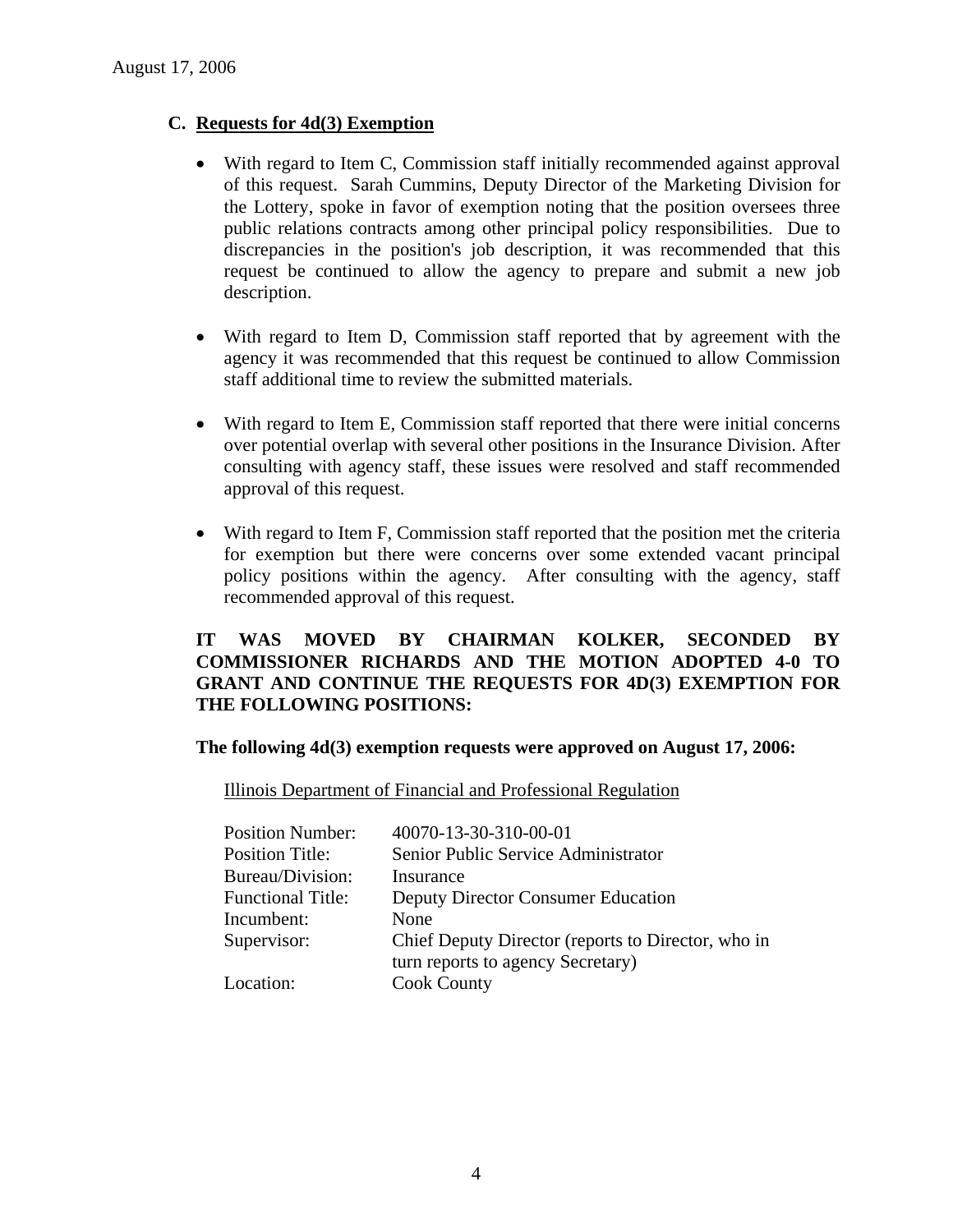# Illinois Department of Revenue

| <b>Position Number:</b>  | 40070-25-48-000-00-01               |
|--------------------------|-------------------------------------|
| <b>Position Title:</b>   | Senior Public Service Administrator |
| Bureau/Division:         | <b>Collections Bureau</b>           |
| <b>Functional Title:</b> | <b>Manager Collections Bureau</b>   |
| Incumbent:               | Henry Butler                        |
| Supervisor:              | Director                            |
| Location:                | <b>Cook County</b>                  |

# **The following 4d(3) exemption requests were continued to September 21, 2006:**

#### Illinois Department of Revenue

| 37015-25-90-210-10-01<br><b>Position Number:</b>              |  |
|---------------------------------------------------------------|--|
| <b>Public Service Administrator</b><br><b>Position Title:</b> |  |
| Lottery-Superintendent's Office<br>Bureau/Division:           |  |
| <b>Communications Manager</b><br><b>Functional Title:</b>     |  |
| Incumbent:<br>None                                            |  |
| Supervisor:<br>Lottery Superintendent (reports to Director)   |  |
| Location:<br><b>Cook County</b>                               |  |

# Illinois Department of Commerce and Economic Opportunity

| <b>Position Number:</b>  | 40070-42-00-700-05-01                            |
|--------------------------|--------------------------------------------------|
| <b>Position Title:</b>   | Senior Public Service Administrator              |
| Bureau/Division:         | <b>Entrepreneurial/Small Business Programs</b>   |
| <b>Functional Title:</b> | <b>Assistant Deputy Director</b>                 |
| Incumbent:               | None                                             |
| Supervisor:              | Entrepreneurial/Small Business Programs Director |
|                          | (reports to agency Director)                     |
| Location:                | <b>Sangamon County</b>                           |
|                          |                                                  |

### V. AMENDMENTS TO CLASS SPECIFICATIONS

• None submitted.

**IT WAS MOVED BY COMMISSIONER RICHARDS, SECONDED BY COMMISSIONER EWELL AND THE MOTION ADOPTED 4-0 TO DISAPPROVE ANY CLASS SPECIFICATIONS RECEIVED BY THE COMMISSION NOT CONTAINED IN THIS REPORT TO ALLOW ADEQUATE STUDY.**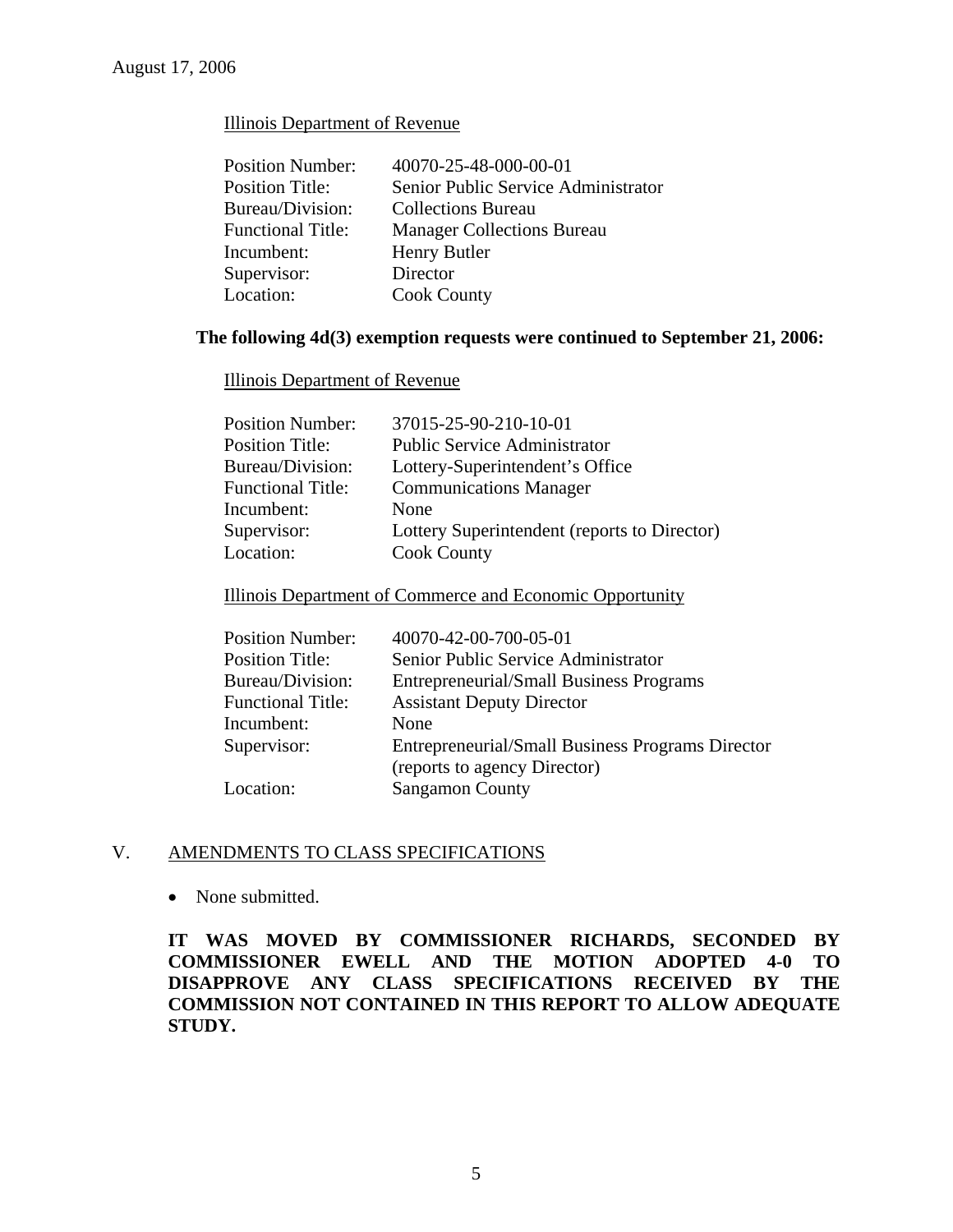# VI. MOTION TO GO INTO EXECUTIVE SESSION

**IT WAS MOVED BY COMMISSIONER EWELL, SECONDED BY COMMISSIONER RICHARDS AND BY ROLL CALL VOTE THE MOTION ADOPTED 4-0 TO HOLD AN EXECUTIVE SESSION PURSUANT TO SUBSECTIONS 2(c)(1), 2(c)(4) AND 2(c)(11) OF THE OPEN MEETINGS ACT.** 

| <b>KOLKER</b>   | <b>YES</b> | <b>RICHARDS</b> | YES |
|-----------------|------------|-----------------|-----|
| <b>PETERSON</b> |            | <b>EWELL</b>    | YES |
| <b>BUKRABA</b>  | YES        |                 |     |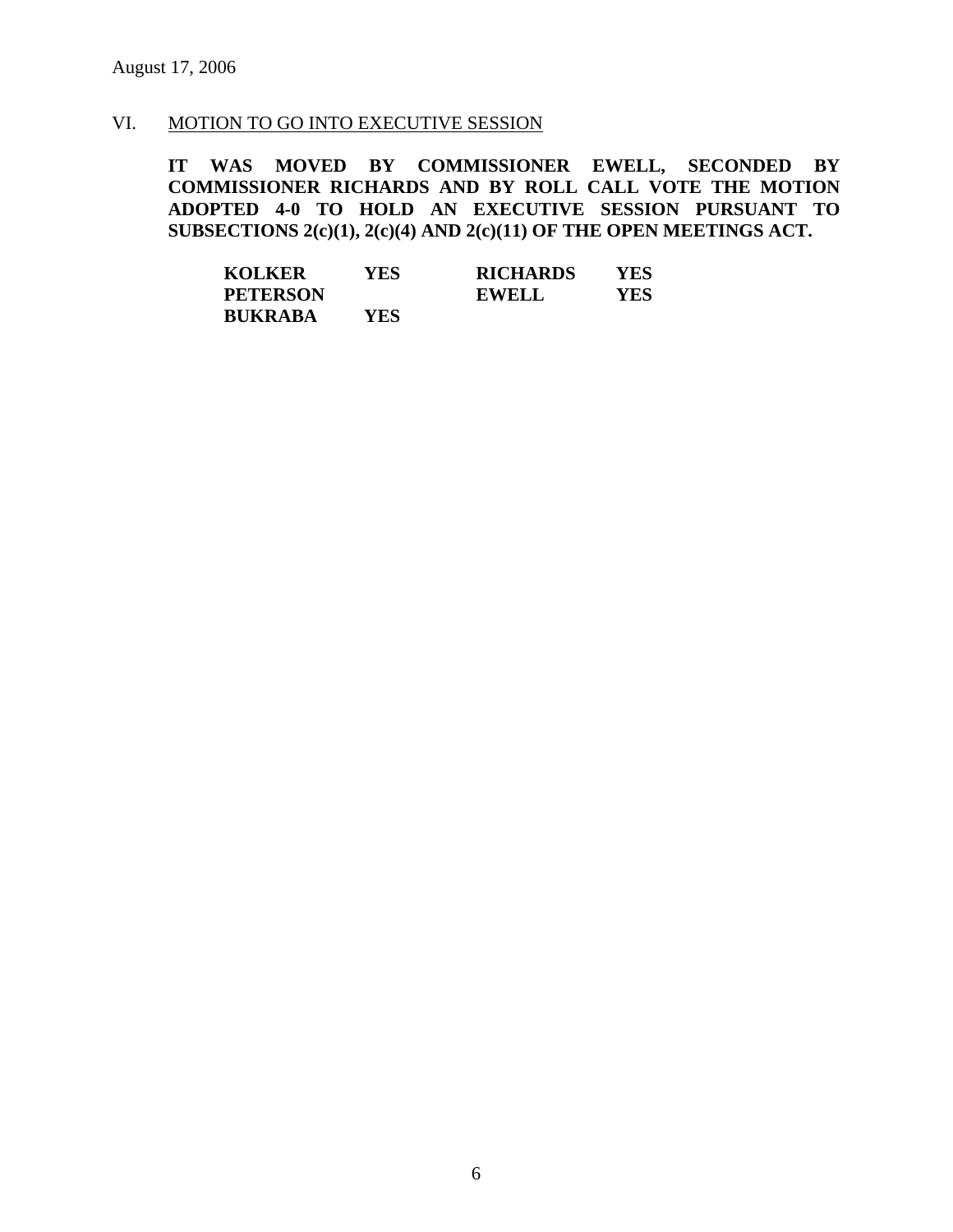#### VII. RECONVENE MEETING

Upon due and proper notice the regular meeting of the Illinois Civil Service Commission was reconvened at 160 North LaSalle Street, Suite S-901, Chicago, Illinois at 9:51 a.m.

#### PRESENT

Chris Kolker, Chairman; George Richards, Raymond W. Ewell, and Betty A. Bukraba, Commissioners; Daniel Stralka, Executive Director; and Andrew Barris of the Commission staff.

### VIII. NON-MERIT APPOINTMENT REPORT

The Personnel Code permits non-merit appointments for a limited period of time, i.e., emergency appointments shall not exceed 60 days and shall not be renewed, and positions shall not be filled on a temporary or provisional basis for more than six months out of any twelve-month period. Consecutive non-merit appointments are not violative of the Code, however, they do present a possible evasion of merit principles and should be monitored. Set forth below is the number of consecutive non-merit appointments made by each department. These statistics are from the Department of Central Management Services consecutive non-merit report.

| <b>Agency</b>                         | 6/30/06        | 7/31/06        | 7/31/05 |
|---------------------------------------|----------------|----------------|---------|
| Agriculture                           | 12             | 11             |         |
| <b>Arts Council</b>                   | $\mathbf{0}$   |                |         |
| <b>Central Management Services</b>    | 3              | $\overline{2}$ | 7       |
| <b>Children and Family Services</b>   | 8              | 8              | 9       |
| Commerce and Economic Opportunity     | $\overline{2}$ | $\overline{2}$ |         |
| Financial and Professional Regulation | 6              | 5              |         |
| <b>Healthcare and Family Services</b> | 10             | 9              | 6       |
| <b>Historic Preservation</b>          | 15             | 15             | 33      |
| Human Rights Department               |                |                |         |
| <b>Human Services</b>                 | 3              | 3              | 0       |
| <b>Natural Resources</b>              | 30             | 34             | 26      |
| Labor                                 |                | 0              |         |
| Property Tax Appeal Board             |                |                |         |
| Public Health                         | 0              | 0              |         |
| <b>State Fire Marshal</b>             | 0              | 0              | 4       |
| Transportation                        | 25             | 53             | 10      |
| <b>Veterans Affairs</b>               |                | 0              |         |
| <b>Totals</b>                         |                | 145            | 99      |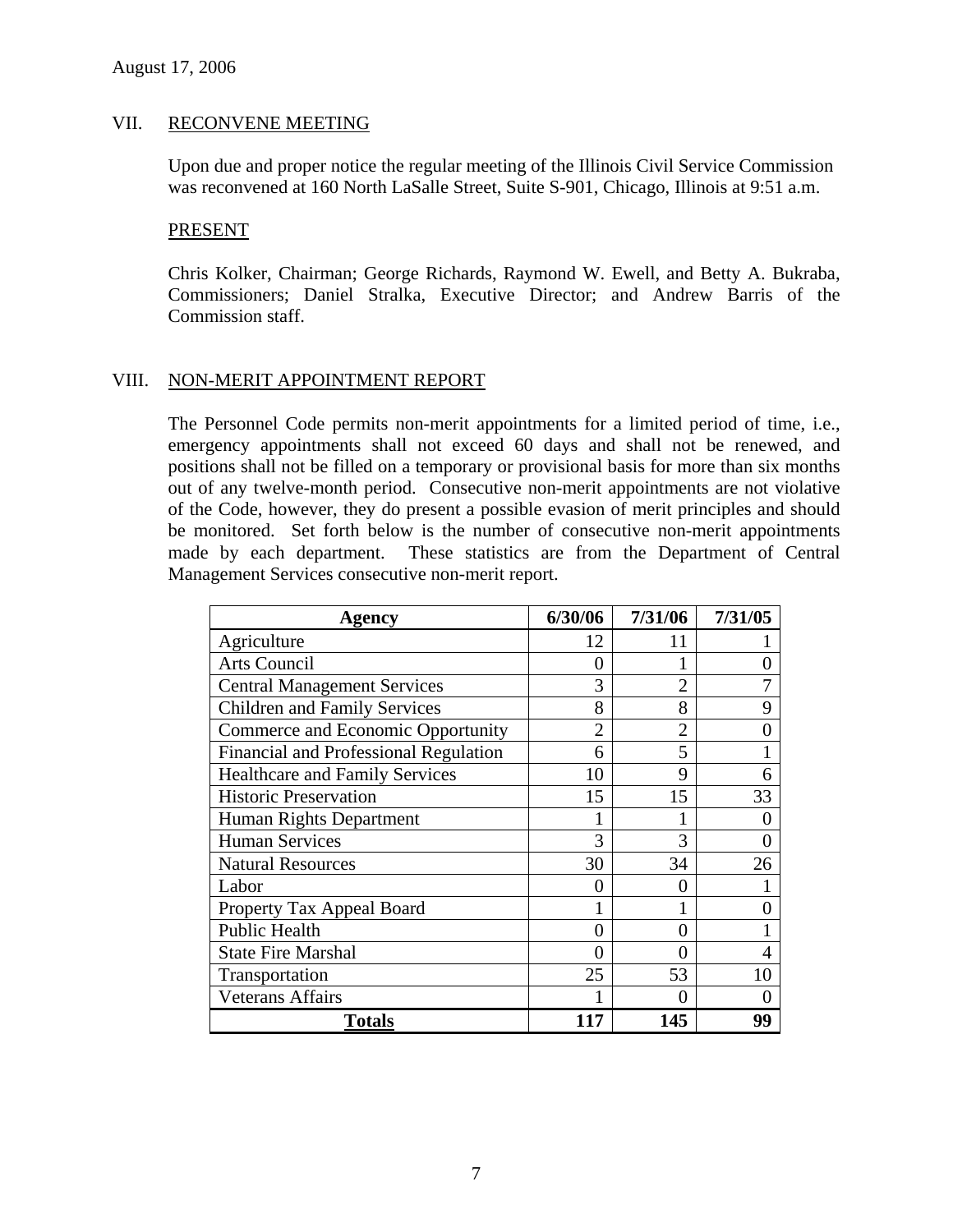# IX. PUBLICLY ANNOUNCED DECISIONS RESULTING FROM APPEAL

# • **DISCHARGE APPEAL**

**DA-69-00[1](#page-7-0) DA-70-00**

|           | Petitioner   Jill Remmers and |                      | 3/16/00                         |
|-----------|-------------------------------|----------------------|---------------------------------|
|           |                               | <b>Appeal Date</b>   |                                 |
|           | Sandra Remmers                |                      |                                 |
| Agency    | <b>DHS</b>                    | <b>Decision Date</b> | 08/02/06                        |
| Type      | Discharge                     | ALJ                  | <b>Andrew Barris</b>            |
| Change(s) | No written charges            | Recommended          | No jurisdiction; employees were |
|           |                               | Decision             | not certified when they were    |
|           |                               |                      | discharged.                     |

**IT WAS MOVED BY COMMISSIONER RICHARDS, SECONDED BY COMMISSIONER BUKRABA AND BY ROLL CALL VOTE OF 4-0 THE MOTION ADOPTED TO AFFIRM AND ADOPT THE ADMINISTRATIVE LAW JUDGE'S RECOMMENDED DECISION THAT THE RESPONDENTS WERE NOT CERTIFIED EMPLOYEES BY "OPERATION OF LAW" AND THEREFORE, THE CIVIL SERVICE COMMISSION HAS NO JURISDICTION TO HEAR THEIR DISCHARGE APPEALS.** 

| <b>KOLKER</b>   | YES | <b>RICHARDS</b> | YES |
|-----------------|-----|-----------------|-----|
| <b>PETERSON</b> |     | <b>EWELL</b>    | YES |
| <b>BUKRABA</b>  | YES |                 |     |

### • **DISCHARGE APPEAL**

**DA-23-06**

|           | Petitioner   Zachary Finch    | <b>Appeal Date</b>   | 10/13/05               |
|-----------|-------------------------------|----------------------|------------------------|
| Agency    | <b>DHS</b>                    | <b>Decision Date</b> | 07/27/06               |
| Type      | Discharge                     | ALJ                  | <b>Andrew Barris</b>   |
| Change(s) | Falsifying documentation;     | Recommended          | Charges proven; unique |
|           | failure to follow a directive | Decision             | factual circumstances  |
|           | & leaving work before the     |                      | warrant a 90-day       |
|           | end of the overtime shift     |                      | suspension.            |

**IT WAS MOVED BY COMMISSIONER RICHARDS, SECONDED BY CHAIRMAN KOLKER, AND BY ROLL CALL VOTE OF 3-1 THE MOTION ADOPTED THAT THE UNIQUE FACTUAL CIRCUMSTANCES SURROUNDING THE DISCHARGE DO RISE TO THE LEVEL WHICH SOUND PUBLIC OPINION RECOGNIZES AS GOOD CAUSE FOR THE EMPLOYEE** 

<span id="page-7-0"></span><sup>&</sup>lt;sup>1</sup> Consolidated appeals: DA-69-00 and DA-70-00; remanded to Commission by Circuit Court on March 21, 2005.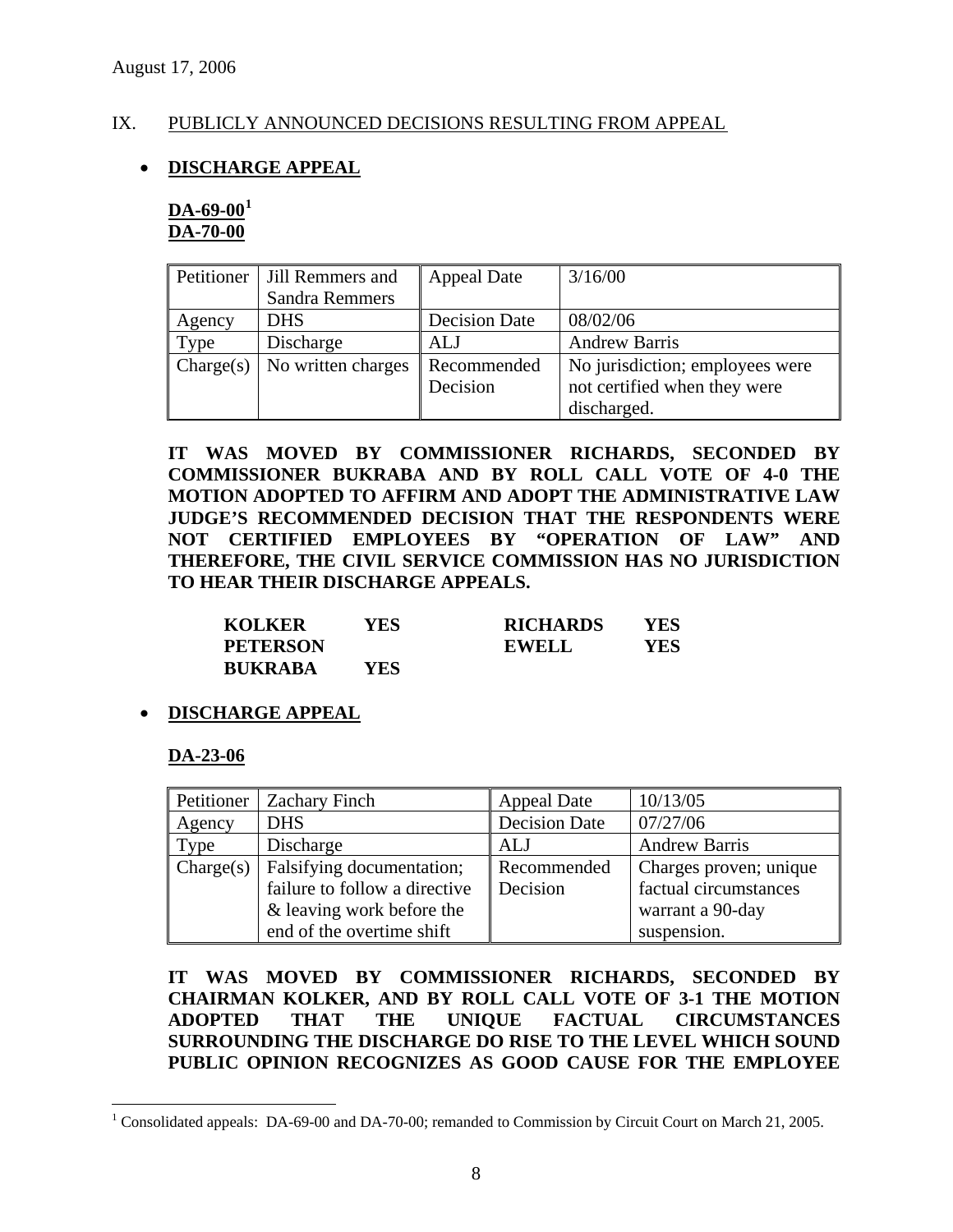**TO NO LONGER HOLD THE POSITION. THE RESPONDENT'S RESPONSIBILITIES ON THE DAY IN QUESTION WITH THE HIGHLY IMPAIRED RESIDENT REQUIRED ONE-TO-ONE SUPERVISION. HE FAILED TO PERFORM THESE RESPONSIBILITIES WHICH LED TO AN UNACCEPTABLE LEVEL OF CARE. THE RESPONDENT'S CONTINUED EMPLOYMENT WOULD POSE A THREAT TO THIS AND OTHER RESIDENTS. IN ADDITION, THE RESPONDENT'S CONDUCT IN FALSIFYING THE RESIDENT'S SUPERVISION SHEET WARRANTS THE DISCHARGE.** 

| <b>KOLKER</b>   | YES | <b>RICHARDS</b> | YES |
|-----------------|-----|-----------------|-----|
| <b>PETERSON</b> |     | <b>EWELL</b>    | NO. |
| <b>BUKRABA</b>  | YES |                 |     |

#### • **DISCHARGE APPEAL**

**DA-33-06**

|           | Petitioner   Daryl Scholtens | <b>Appeal Date</b>   | 2/28/06                      |
|-----------|------------------------------|----------------------|------------------------------|
| Agency    | <b>DCFS</b>                  | <b>Decision Date</b> | 8/07/06                      |
| Type      | Discharge                    | ALJ                  | <b>Andrew Barris</b>         |
| Change(s) | Falsification of records;    | Recommended          | Charges partially proven;    |
|           | poor work performance        | Decision             | unique factual circumstances |
|           |                              |                      | warrant a 90-day suspension. |

**IT WAS MOVED BY COMMISSIONER RICHARDS, SECONDED BY COMMISSIONER BUKRABA, AND BY ROLL CALL VOTE OF 4-0 THE MOTION ADOPTED THAT THE PARTIALLY PROVEN CHARGES DO RISE TO THE LEVEL WHICH SOUND PUBLIC OPINION RECOGNIZES AS GOOD CAUSE FOR THE EMPLOYEE TO NO LONGER HOLD THE POSITION. THE PREPONDERANCE OF THE EVIDENCE INDICATES THAT THE RESPONDENT INTENTIONALLY FALSIFIED INFORMATION ON CASE NOTES REGARDING THE "L" CASE AND THE "H" CASE AND INTENTIONALLY FALSIFIED INFORMATION ON THE ACTIVITY/TRAVEL REPORT ON THE "A" CASE, IN ADDITION TO POOR WORK PERFORMANCE IN THE "L" CASE.** 

| <b>KOLKER</b>   | YES | <b>RICHARDS</b> | YES |
|-----------------|-----|-----------------|-----|
| <b>PETERSON</b> |     | <b>EWELL</b>    | YES |
| <b>BUKRABA</b>  | YES |                 |     |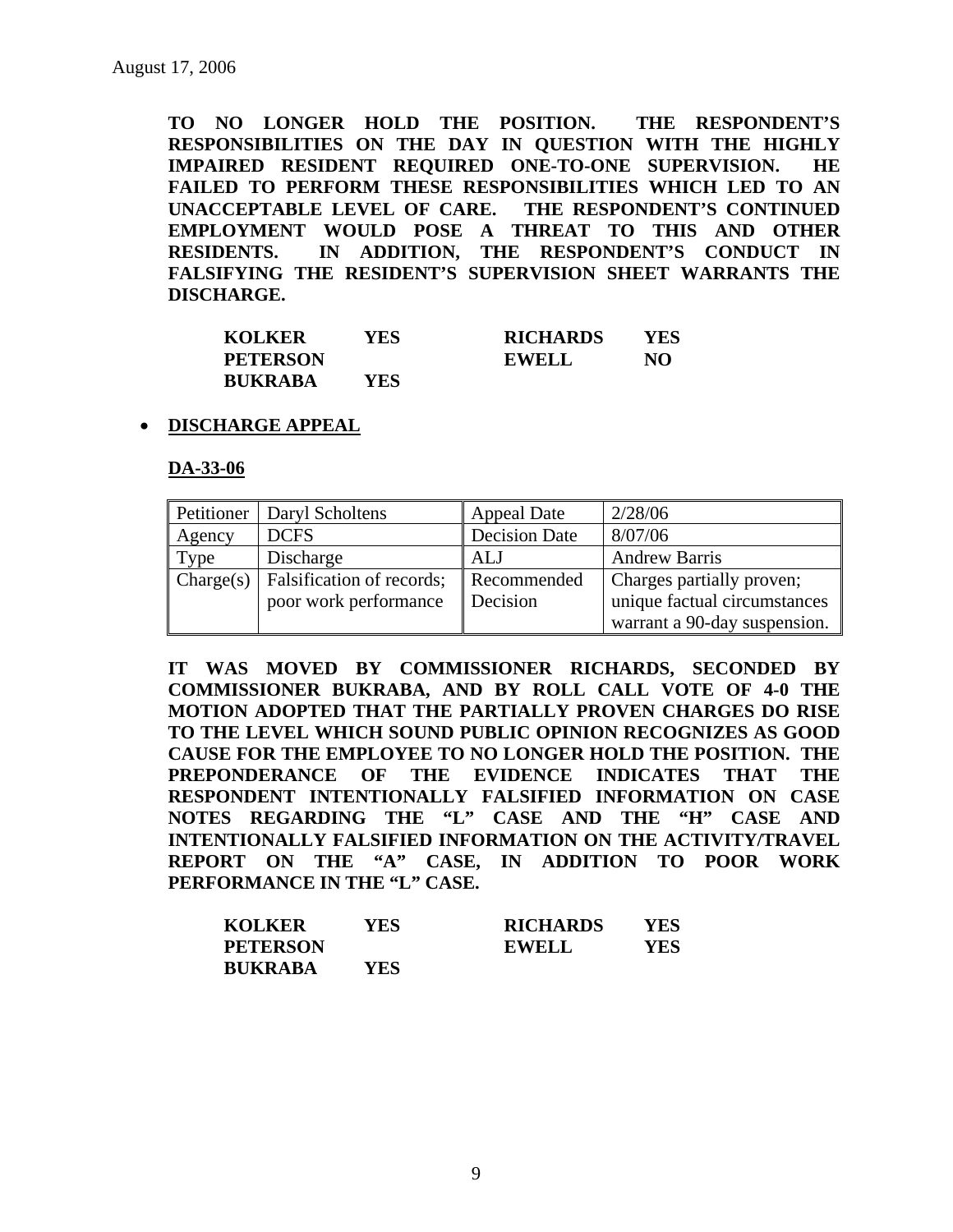# • **DISCHARGE APPEAL**

# **DA-51-06**

| Petitioner | Michelle Lankford                          | <b>Appeal Date</b>      | 6/09/06                              |
|------------|--------------------------------------------|-------------------------|--------------------------------------|
| Agency     | <b>DVA</b>                                 | <b>Decision Date</b>    | 8/01/06                              |
| Type       | Discharge                                  | <b>ALJ</b>              | <b>Andrew Barris</b>                 |
|            | $\Gamma$ Charge(s)   Unauthorized absences | Recommended<br>Decision | Charges proven; discharge<br>upheld. |

**IT WAS MOVED BY COMMISSIONER EWELL, SECONDED BY COMMISSIONER RICHARDS AND BY ROLL CALL VOTE OF 4-0 THE MOTION ADOPTED TO AFFIRM AND ADOPT THE ADMINISTRATIVE LAW JUDGE'S RECOMMENDED DECISION THAT THE CHARGES HAVE BEEN PROVEN AND DO WARRANT THE DISCHARGE OF THE RESPONDENT.** 

| <b>KOLKER</b>   | YES | <b>RICHARDS</b> | YES |
|-----------------|-----|-----------------|-----|
| <b>PETERSON</b> |     | <b>EWELL</b>    | YES |
| <b>BUKRABA</b>  | YES |                 |     |

### X. APPEALS TERMINATED WITHOUT DECISION ON THE MERITS

# • **DISMISSAL**

### **RV-47-06**

| Petitioner | <b>AFSCME</b>          | <b>Appeal Date</b>   | 5/16/06                      |
|------------|------------------------|----------------------|------------------------------|
| Agency     | <b>DHS</b>             | <b>Decision Date</b> | 7/25/06                      |
| Type       | <b>Rule Violation</b>  | <b>ALJ</b>           | Daniel Stralka               |
| Change(s)  | Discrimination and     | Proposed             | Default (failure to provide) |
|            | harassment from Chief  | Finding              | additional information);     |
|            | Engineer, David Arvans |                      | dismissed subject to         |
|            |                        |                      | Commission approval.         |

### • **WITHDRAWN**

### **DA-55-06**

|           | <b>Respondent</b> Devin Sheared | <b>Appeal Date</b>   | 6/26/06                      |
|-----------|---------------------------------|----------------------|------------------------------|
| Agency    | DOC                             | <b>Decision Date</b> | 7/19/06                      |
| Type      | Discharge                       | ALJ                  | Daniel Stralka               |
| Change(s) | Unauthorized                    | Recommended          | Withdrawn; dismissed subject |
|           | absences                        | Decision             | to Commission approval.      |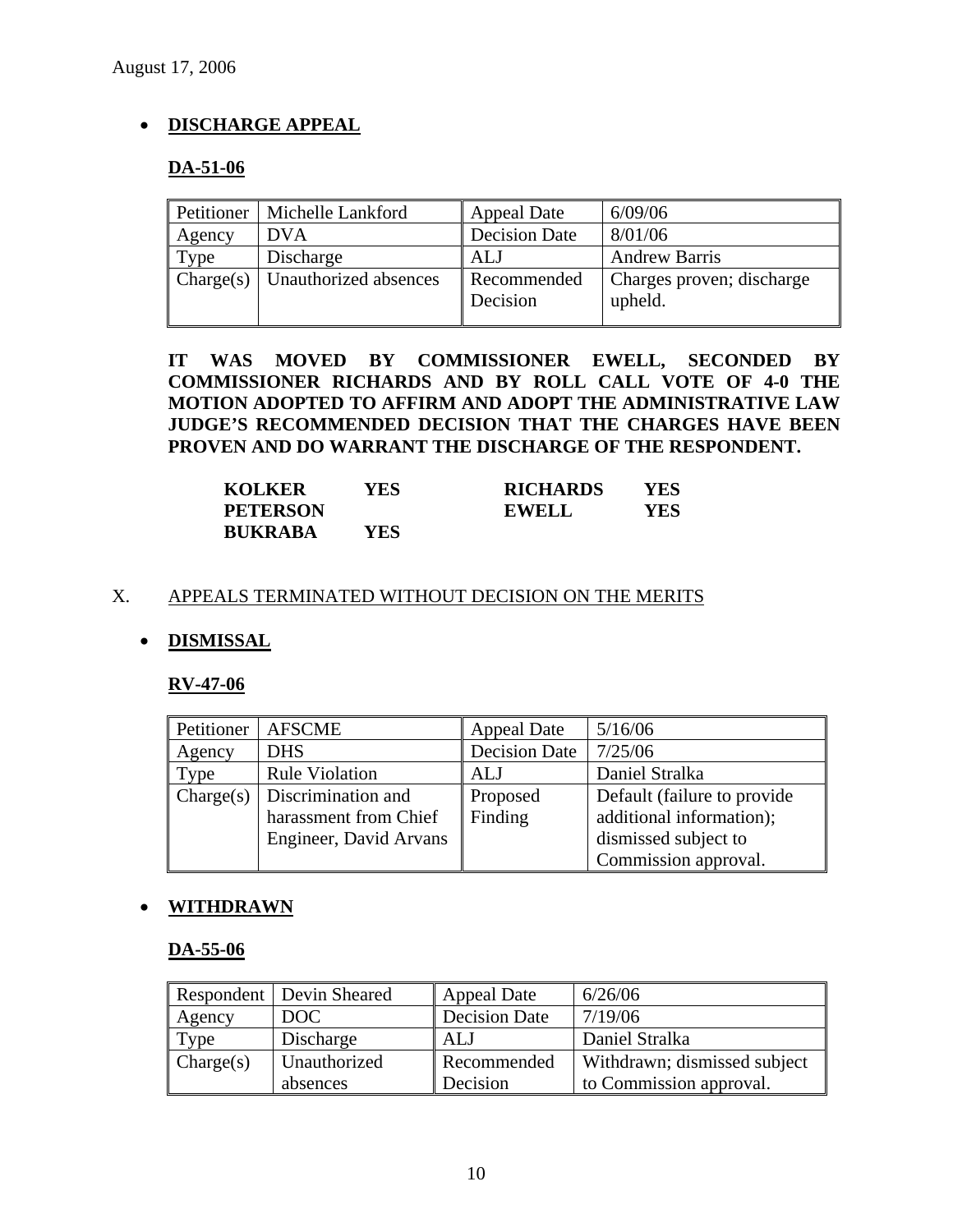# • **WITHDRAWN**

# **S-2-07**

| Respondent   Tana Logue |              | <b>Appeal Date</b>   | 7/13/06                      |
|-------------------------|--------------|----------------------|------------------------------|
| Agency                  | <b>DVA</b>   | <b>Decision Date</b> | 8/01/06                      |
| Type                    | Suspension   | ALJ                  | <b>Andrew Barris</b>         |
| Change(s)               | Unauthorized | Recommended          | Withdrawn; dismissed subject |
|                         | absences     | Decision             | to Commission approval.      |

**IT WAS MOVED BY CHAIRMAN KOLKER, SECONDED BY COMMISSIONER EWELL, AND BY ROLL CALL VOTE OF 4-0 THE MOTION ADOPTED TO APPROVE THE ADMINISTRATIVE LAW JUDGES' PROPOSED FINDING AND RECOMMENDED DECISIONS DISMISSING THE APPEALS OF AFSCME, SHEARED AND LOGUE.** 

| <b>KOLKER</b>   | YES | <b>RICHARDS</b> | YES |
|-----------------|-----|-----------------|-----|
| <b>PETERSON</b> |     | <b>EWELL</b>    | YES |
| <b>BUKRABA</b>  | YES |                 |     |

# XI. STAFF REPORT

Executive Director Daniel Stralka reported that:

- Commission staff members have been exploring options for a new, uniform filing system for the Commission's records.
- The proposed lease for new office space for the Commission's Springfield office has been delayed due to an issue over square footage.
- A Freedom of Information Act Standard Copy Fee Schedule has been implemented.
- In conjunction with Central Management Services, Division of Technical Services, Commission Staff are developing new criteria for exemptions under Section 4d(3) of the Personnel Code.

# XII. PERSONNEL SEARCH

• Chairman Chris Kolker reported to the Commission that he has commenced the search for an impartial, qualified attorney to be hired on a contractual basis to serve as the Administrative Law Judge for the DeFraties and Casey discharge appeals (DA-38-06 and DA-39-06). Commission staff members are already taking the administrative steps to secure the necessary approvals and ensure adequate funding for this contract.